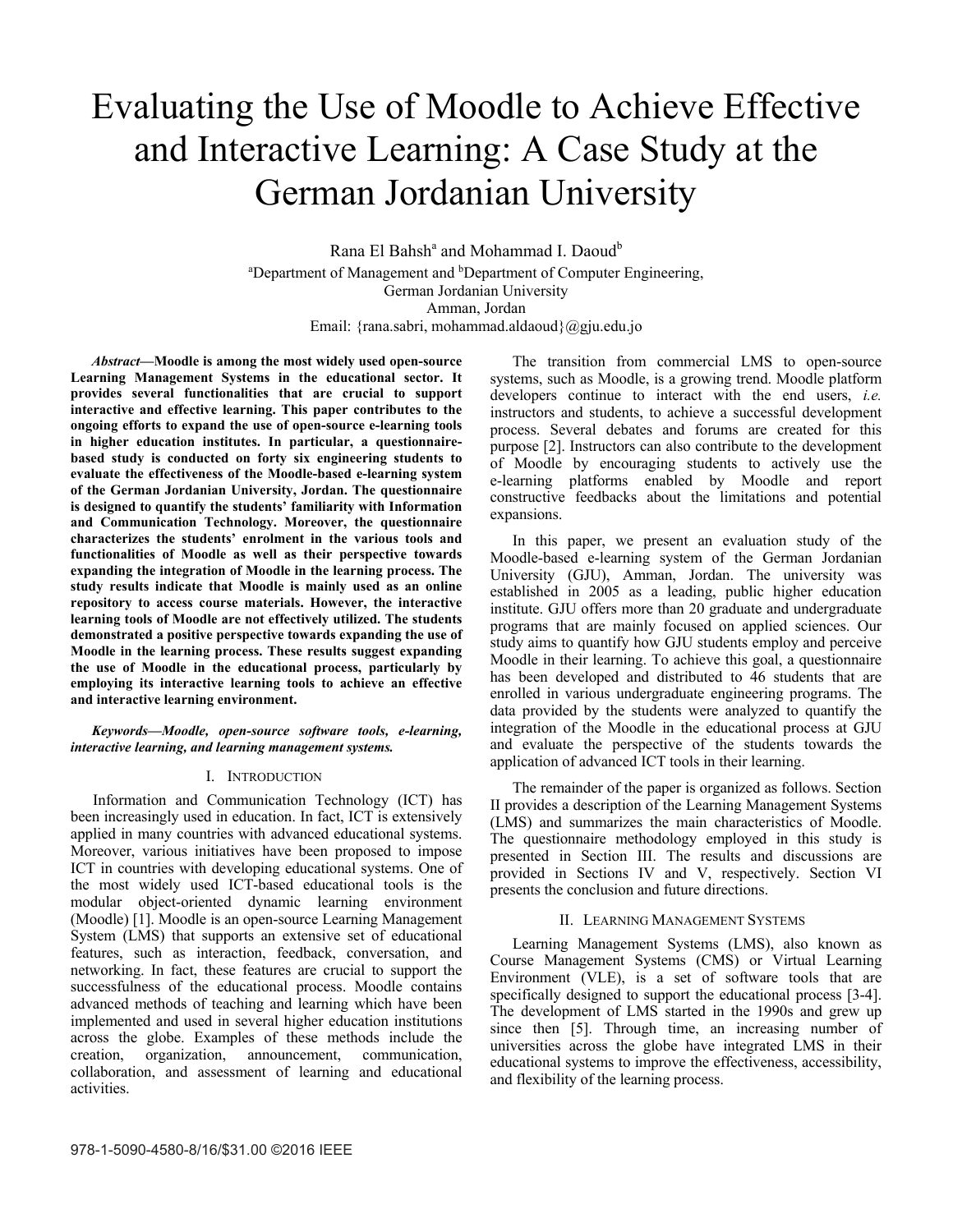The integration of LMS in the learning process of educational institutions is usually referred to as learning platform, course management system, content management system, e-learning portal, or instructional management system. Such integration enables the course instructor to incorporate the course learning material with LMS to achieve an effective and interactive online learning environment [5-6]. Students can then access the course content in different formats, such as text, image, sound, as well as interact with the instructor and other students via message boards, forums, chats, video-conferences, and other types of communication tools [7]. Moreover, LMS supports effective management, monitoring, and evaluation of the learning process to achieve a group of preset learning outcomes. In fact, the study of Piotrowski [3] suggested that the use of e-learning platforms at the university assists the creation, organization, delivery, communication, collaboration and assessment of the learning process.

LMS has been adopted by a vast number of universities across the globe. For example, in Australia, studies have reported extensive incorporation of online technologies in various university programs [8]. In 2002, a survey conducted on 39 universities in Australia found that the WebCT [9] and Blackboard [10] LMSs are being used by three quarters of the universities included in the survey [5]. In the United States, several major universities were found to use open source LMS tools rather than commercial systems.

## *A. Reasons of adopting LMS by universities*

The incorporation of LMS in university systems seems to fulfill some needs and expectations of instructors, students, and university managers. For the instructor, LMSs support their work towards developing and enriching their online materials through the inclusion of web pages, digital resources, assessment tasks, and online discussion [5]. This feature encourages course instructors to use LMS and enrich their studying materials with virtual content. This in turn encourages the universities to adopt LMSs, despite some probable inconveniences like the costs, complexities, quality and risks involved [11].

For the universities, LMS can increase the competitiveness of the university through increasing its efficiency of teaching. Using LMS, universities can develop large-scale e-learning systems to ensure the flexibility and quality of course delivery, enable efficient accessibility of the educational resources, and achieve advanced learning activities and collaborative work between students [12]. Also, LMS enables university students to easily access the course content and allow them to interact with diverse, dynamic, and associative educational networks. Moreover, the increasing demand for greater access to higher education makes university mangers face the problem of expanding the university physical infrastructure. Virtual classes using LMS can be a solution to overcome this limitation [5].

For the student body, which mainly includes young learners, LMS provides a high involvement level of advanced technologies in the learning process [5], which meets the general expectation of new student generations. Motivated by nature of nowadays students along with the competition environment of the educational sector, universities are working to increasingly adopt LMS in their pedagogic systems.

As LMS is becoming an essential part of the university educational structure, it is important to examine how students adopt the e-learning activities as part of their fundamental learning process. It is also important that institutions adopt LMS in a smooth and open way to positively affect the education process. The incorporation of LMS into high education institutions is a complex process. Indeed, university leaders are required to investigate several plans and parameters to insure the successful adoption of LMS. In fact, leaders can establish several LMS adoption plans by promoting research and encouraging practices towards understanding the educational role of LMS in higher education in general [5]. Then leaders can support the best plan to incorporate LMS into the university environment [13].

#### *B. The Moodle e-learning platform*

Several studies revealed the benefits of using e-learning platforms [14-15]. A study conducted on 51 higher education institutes from 19 different countries found that 14 out of the 51 institutes use multiple LMS tools [16]. Some studies identify Moodle as the easiest and most-widely used platform in higher education [4,17]. Other studies suggested that Moodle is the second most-widely used LMS after Blackboard [16]. In fact, studies have indicated that LMSs are mainly used as a repository for course materials. Students, however, are often aware of the importance of the other features and functions of these e-learning platforms for the success of the learning process [18].

Moodle is an effective open-source LMS platform. It aims to create e-learning websites that can be accessed only by enrolled students [19]. It also allows synchronous, such as chats, and asynchronous, such as forums, exchange of information among users. In a functional perspective, Moodle has features which can be set up to form course assessment material, such as quizzes and online tests [14,20-21].

Several studies classified Moodle from several perspectives. The study by Blin and Munro [22] indicated that Moodle supports two different sets of functionalities. The first functionality is resources, which includes the digital materials created by other software tools and uploaded to the e-learning platform, such as Power Point lecture notes, Word documents, Flash animations, and video files. The second functionality is modules, which represent the material created using the Moodle platform. Modules mainly include interaction tools between users (usually students and teachers), such as lessons, homework, workshops, chats, discussion forums, news, wikis, quizzes, and surveys [1].

Costa *et al.* [18] classifies the functionalities of Moodle into two groups: configured modules and external tools. The configured modules, which include assignments, workshops, chats, forums, news, quizzes, and surveys, are set up from the Moodle platform and support information exchange between students and teachers. The external tools include blogs, questionnaires, and wikis.

### III. QUESTIONNAIRE METHODOLOGY

The e-learning services at GJU provided through the Moodle platform were evaluated using a paper-based questionnaire. Forty six undergraduate students who were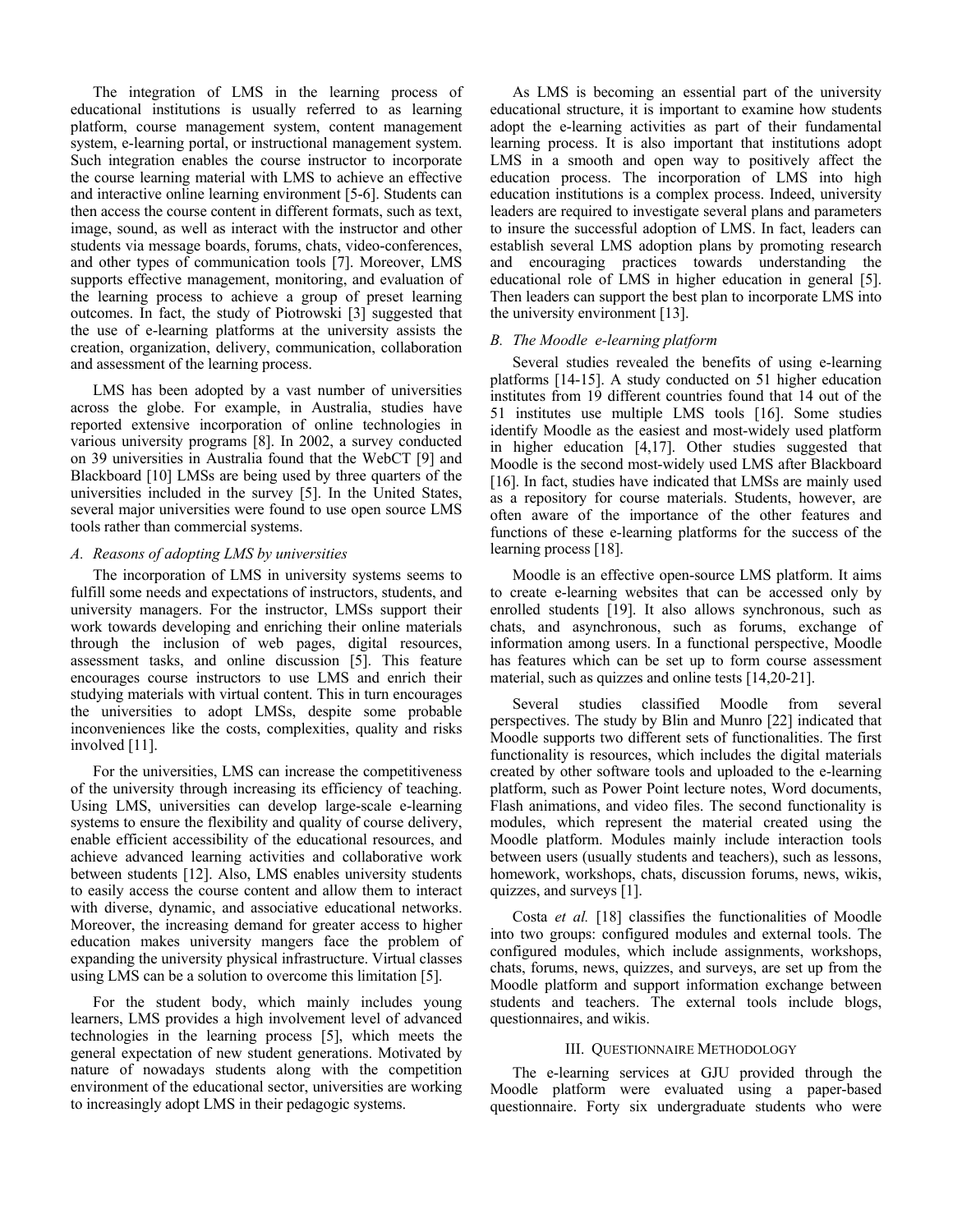attending a Programming Methodology course were asked to complete the questionnaire. The questionnaire was composed of three sections. In the first section, the participants were asked to provide information related to their gender, age, study program, and preferred devices used to access the Internet. Moreover, the participants were asked questions about their general use of computing technology and Internet services.

The second section was focused on evaluating the use of GJU e-learning services by the participants. In particular, the participants provided information related to the frequency of using the e-learning services and the commonly used components of the Moodle platform. In the last section of the questionnaire, the participants provided information related to their opinion about the impacts of expanding the use of e-learning services during course lectures.

#### IV. QUESTIONNAIRE RESULTS

#### *A. General characteristics of the participants*

A total of forty six students participated in the survey. Among these students, 63% were females and 37% were males. The mean  $\pm$  standard deviation age of the students was  $19.9 \pm 1.3$  years. All students were enrolled in engineering undergraduate programs. The distribution of the study programs of the participants is presented in Table I.

All students indicated that they employ computing technology and Internet services in their daily activities inside and outside the university. Figure 1 provides the distribution of the students' experience of using computing technology and Internet services. Regarding the devices employed to access Internet, 15% of the participants indicated that they mainly use personal computers and 35% said that they use smartphones. Moreover, half of the participants reported that they use both personal computers and smartphones to access the Internet.

The students have also been asked to indicate the main purposes of using computing technology and Internet services. Table II provides a summary of the students' response to this question. 85% of the students said that they participate in online chatting on daily basis. Moreover, the majority of students use the Internet on daily or weekly basis to access education-related services, such as dictionary and encyclopedia websites, surfing other educational resources, participating in online educational courses and quizzes, and joining online discussion groups and forums.

The participants have been requested to report the number of hours per day in which they use the Internet to carry out any activities related to their study program. The participants' responses are summarized in Fig. 2. Around 70% of the participants spend more than 2 hours per day on online activities related to their learning.

### *B. Partisipants' enrolement in the Moodle platfrom at GJU*

The participation of the students in GJU Moodle platform has been evaluated in terms of the frequency and purpose of using the platform as well as identifying the most commonly used components of the platform. Figure 3 shows the distribution of the number of times per week in which the students access GJU Moodle platform. Around half the students use the platform between 0 and 20 times per week. Moreover, more than 35% of the students use the platform between 21 and 40 times per week. The rest of students use the platform between 41 and 60 times per week.

The frequency of using the different components of GJU Moodle platform is presented in Fig. 4. Around 96% of the participants use Moodle to download course lectures and slides. Moreover, 54% of the students use Moodle to download course assignments. Around one third of the participants use Moodle to do course quizzes and read course news. The other components of Moodle, including chats, wikis, feedbacks, forums, questionnaires, and surveys, are not commonly used by the participants.

TABLE I. DISTRIBUTION OF THE PARTICIPANTS IN THE FIVE STUDY PROGRAMS INCLUDED IN THE SURVEY.

| <b>Specialization</b>                                                                                                        | Number of<br><b>Students</b> |
|------------------------------------------------------------------------------------------------------------------------------|------------------------------|
| Applied Technical Sciences (Mechanical<br>Engineering, Industrial Engineering, and<br>Mechatronics Engineering)              | 8                            |
| Natural Resources Engineering and Management<br>(Civil and Environmental Engineering and<br>Energy Engineering)              | 18                           |
| Applied Medical Sciences (Pharmaceutical and<br>Chemical Engineering and Biomedical<br>Engineering)                          | 16                           |
| Electrical Engineering and Information<br>Technology (Computer Engineering, Computer<br>Science, and Electrical Engineering) | 4                            |



Fig. 1. Distribution of the experience levels of the participants in using computing technology and Internet services.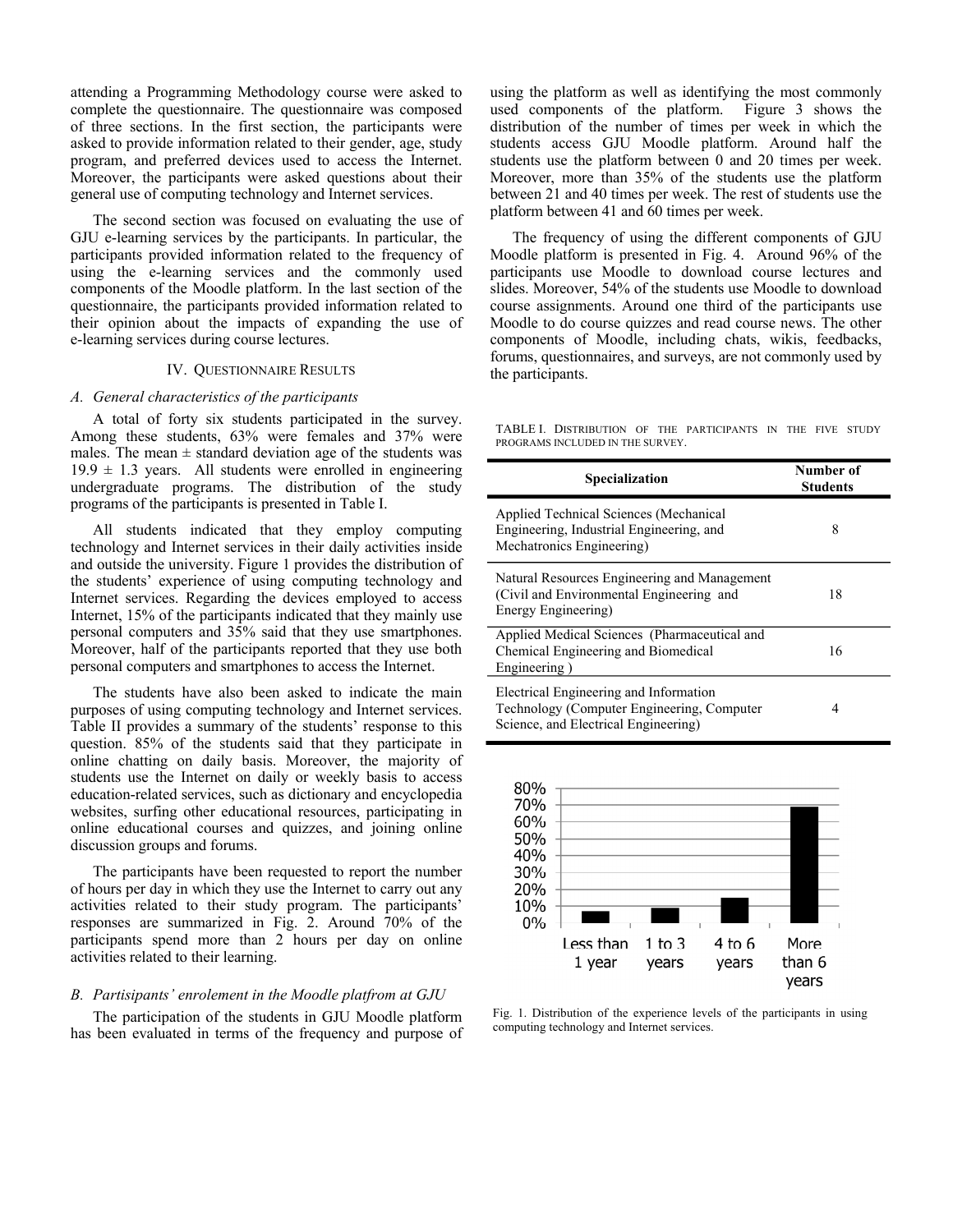TBALE II. DISTRIBUTION OF THE NUMBER OF TIMES THE PARTICIPANTS USE THE INTERNET TO PERFORM ONLINE ACTIVITIES.

|                                                                              | Never | Several<br>times a<br>month | Weekly | Daily |
|------------------------------------------------------------------------------|-------|-----------------------------|--------|-------|
| Sending and reading emails                                                   | $0\%$ | 33%                         | 30%    | 37%   |
| Chatting online (e.g.<br>Facebook and WhatsApp)                              | $0\%$ | $4\%$                       | 11%    | 85%   |
| Reading or watching news                                                     | $2\%$ | 17%                         | 43%    | 37%   |
| Surfing dictionary and<br>encyclopedia websites (e.g.<br>Wikipedia)          | $0\%$ | 33%                         | 28%    | 39%   |
| Searching the internet for<br>other educational resources<br>and information | $0\%$ | 33%                         | 41%    | 26%   |
| Participating in online<br>educational courses and<br>quizzes                | 7%    | 43%                         | 33%    | 17%   |
| Participating in group<br>discussions and forums                             | 33%   | 28%                         | 28%    | 11%   |
| Playing online games                                                         | 20%   | 20%                         | 30%    | 30%   |



Fig. 2. Distribution of the number of hours per day in which the participants use the Internet to carry out activities related to their study program.

# *C. Characterizing the participants' perspective towards elearning services*

The last section of the survey was focused on evaluating the students' perspective towards e-learning services. The students were asked about their opinion about the potential positive impacts of using e-learning services during lessons. Figure 5 presents the responses of students. The majority of students indicated that the integration of e-learning services in class lessons would have a positive impact on their concentration, learning activities, feeling of independence, ease of understanding, memorization of the course material, coworking with other students, and improving the class atmosphere.



Fig. 3. Number of times per week the students use GJU Moodle platform.



Fig. 4. The frequency of using the different components of GJU Moodle platform.



accessing elearnign services during lessons.

#### V. DISCUSSION

The results presented in Fig. 1 and Table II demonstrate that the majority of students have long experience of using computing technology and Internet services. For example 85%